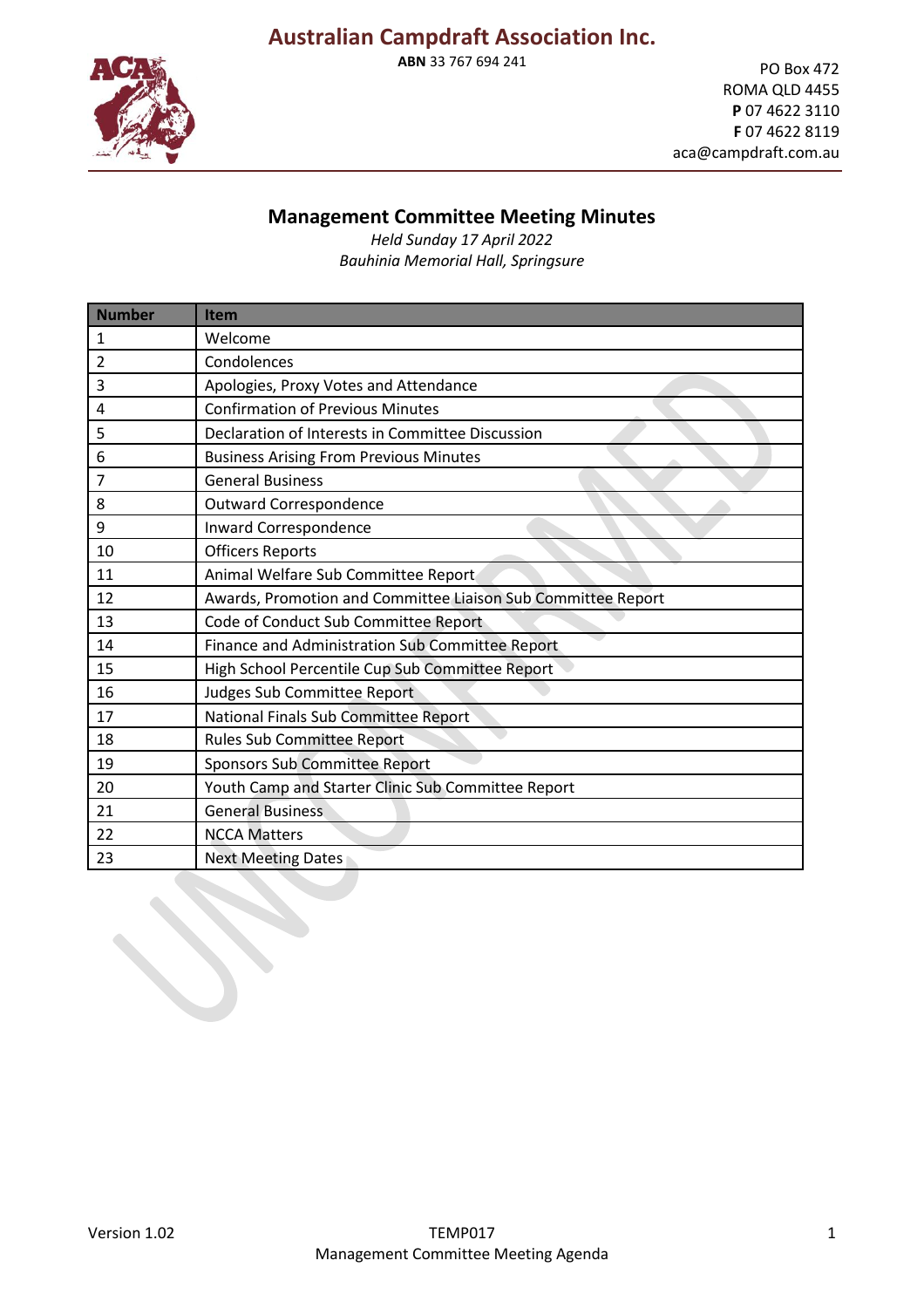

# **1 Welcome**

# **2 Condolences**

Nil.

# **3 Apologies, Proxy Votes and Attendees**

### **3.1 Apologies and Proxy Votes Received**

| <b>Management Committee Member</b> | <b>Apology Received</b> | <b>Proxy</b>          |
|------------------------------------|-------------------------|-----------------------|
| lan Watson                         | Yes                     |                       |
| Allister Butcher                   | Yes                     |                       |
| <b>Barry Miller</b>                | Yes                     | <b>Ben Hall</b>       |
| Charlie Smith                      | Yes                     | <b>Phil Aikenhead</b> |
| <b>Claudette Neville</b>           | Yes                     | Phil Aikenhead        |
| Craig Sheppard                     | Yes                     |                       |
| Dane Bateman                       | Yes                     | <b>Rohan Marks</b>    |
| Fiona Radke                        | Yes                     | Sean Dillon           |
| <b>Glenn Evans</b>                 | Yes                     |                       |
| <b>Jack Harries</b>                | Yes                     |                       |
| James McAuley                      | Yes                     | <b>Mat Durkin</b>     |
| James Roxburgh                     | Yes                     |                       |
| Jenni Levers                       | Yes                     |                       |
| Jim Daley                          | Yes                     |                       |
| Kay Radke                          | Yes                     | <b>Brian Elliott</b>  |
| <b>Kimberley Harries</b>           | Yes                     |                       |
| Lynne Lucas                        | Yes                     | <b>Hugh Philp</b>     |
| Sam Knight                         | Yes                     |                       |
| <b>Scott Haley</b>                 | Yes                     |                       |
| Tania Moorhead                     | Yes                     | Peter Petty           |
| Wendy Wockner                      | Yes                     |                       |

### **3.2 Attendance – Management Committee Members, Staff and Other Persons**

| <b>Management Committee Member</b> | Office/Zone |
|------------------------------------|-------------|
| Hugh Philp                         | Executive   |
| <b>Rohan Marks</b>                 | Executive   |
| Sean Dillon                        | Executive   |
| Stephen Sheppard                   | Executive   |
| Ben Hall                           | Western     |
| <b>Ben Stanger</b>                 | Northern    |
| <b>Brett McCamley</b>              | Central     |
| Dan Condon                         | Northern    |
| Evan Acton                         | Northern    |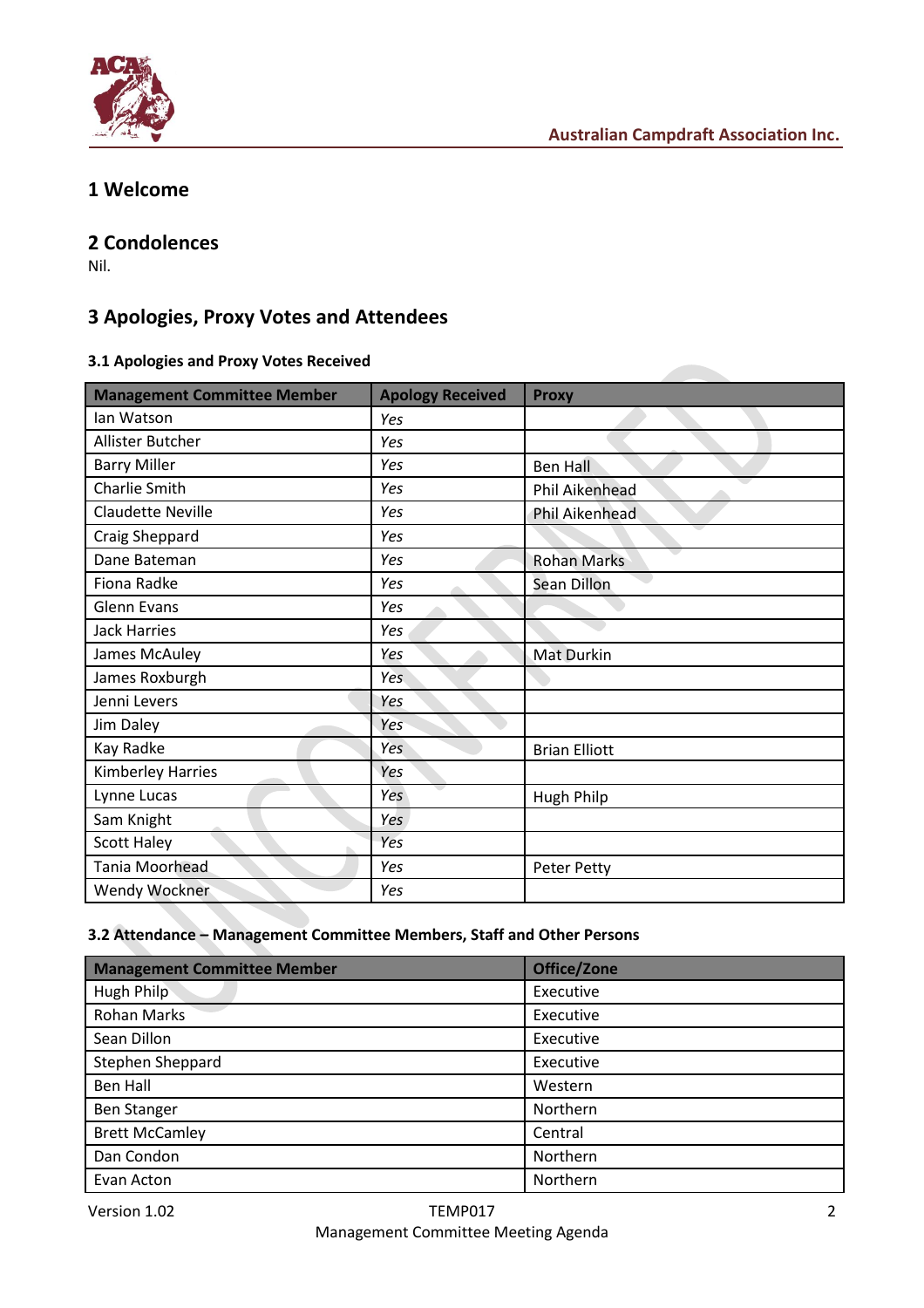

| Jason Comiskey                      | Western                         |
|-------------------------------------|---------------------------------|
| <b>Mathew Horswell</b>              | Southern                        |
| Mat Durkin                          | Southern                        |
| Paul McKey                          | Eastern New South Wales         |
| Pete Comiskey                       | Central                         |
| Peter Petty                         | <b>Eastern New South Wales</b>  |
| Phillip Aikenhead                   | South East                      |
| Rod Carpenter                       | Central                         |
| Tom Gleeson                         | Western                         |
| <b>Staff and Other Persons Name</b> | <b>Position</b>                 |
| Gabrielle Franklin                  | <b>Operations Manager</b>       |
| Georgia Horsley                     | <b>Administration Lead</b>      |
| Veronica Klepzig                    | <b>Operations Assistant</b>     |
| Grace Jamieson                      | <b>Receptionist</b>             |
| Greta Keene                         | <b>Magazine Coordinator</b>     |
| <b>Steffany Sykes</b>               | <b>Administration Assistant</b> |
| <b>Josh Scott</b>                   | <b>Member 14650</b>             |
|                                     |                                 |

ACARESAPR22-01 MOVED Rohan Marks SECONDED Brett McCamley that the apologies and proxies as presented in the agenda, and received late, be received & accepted.

CARRIED UNANIMOUSLY

## **4 Confirmation Of Previous Minutes**

ACARESAPR22-02 MOVED Matt Horswell SECONDED Sean Dillon that the minutes of the Management Committee Meeting, held 22 and 23 November 2021, be confirmed.

CARRIED UNANIMOUSLY

## **5 Declaration Of Interest & In Committee Discussions**

### **5.1 Note To Management Committee Members**

Management Committee Members were reminded of their duty to declare any interests prior to a topic of conflict being discussed.

### **6 Business Arising From Previous Minutes**

Nil.

2:08pm Peter Petty, Annie Williamson and Stephen Sheppard entered the room.

# **7 General Business**

### **7.1 Call For General Business Items**

The President requested that any General Business items were bought to the meeting at this time for consideration. A call was made for topics from around the room, to allow time for the Management

Version 1.02 **Solution 1.02** TEMP017 **3** Management Committee Meeting Agenda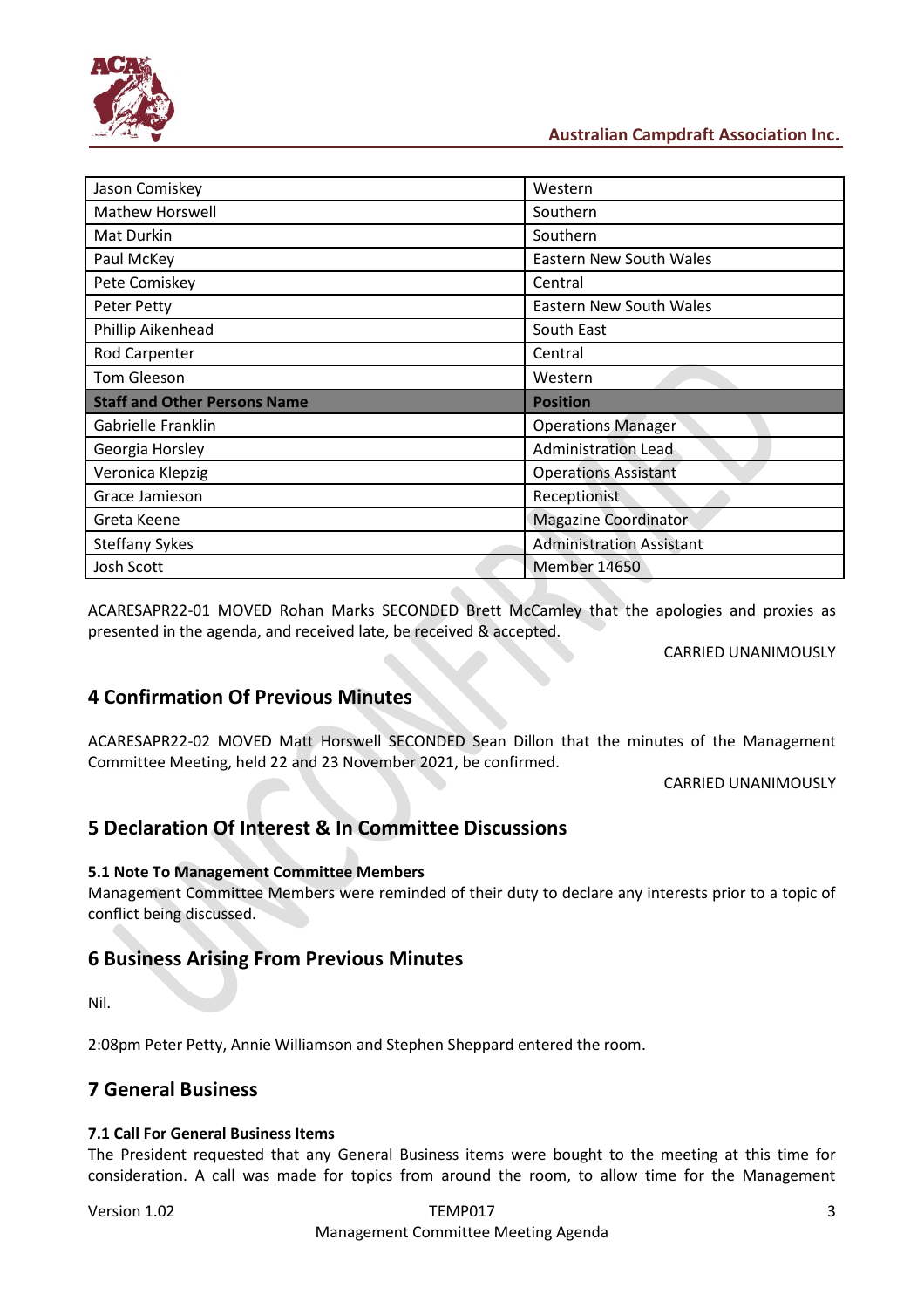

Committee to deliberate further throughout the course of the meeting, and topics revisited later in the meeting as necessary.

Paul McKey raised that Mark McCormack was not listed as an Open Judge on our Judges Panel. This will be investigated and rectified by the ACA Office Team.

Peter Petty expressed his concerns about committees choosing between Campdraft One and ABCRA for affiliation. He asked that the Management Committee be aware of this for the future.

2:14 Steffany Sykes left the room. 2:15pm Steffany Sykes returned to the room.

Sean Dillon raised a point about insurance claims through ACA. It was noted that a price rise occurred as a result of the increase in claims being processed. The Management Committee was encouraged to pass on this information to committees.

2:16pm Steffany Sykes left the room. 2:18pm Steffany Sykes returned to the room.

Rohan Marks raised an instance Harvey Walters brought to his attention. The Judges Sub Committee will review.

Sean discussed the definition of professional indemnity under our insurance policy. He explained that our insurance is an errors, acts or omissions policy. It was noted that the process for gaining insurance was thorough and well thought out.

## **8 Outward Correspondence**

#### **8.1 General Correspondence**

| Reference | <b>Dates</b> | <b>Letter Details</b>                                                           |  |  |
|-----------|--------------|---------------------------------------------------------------------------------|--|--|
| GF604     | 2021 11 17   | Letter To Diamantina Rodeo & Campdraft Committee From OM Re Letter of Support   |  |  |
| GF605     | 2021 11 17   | Letter To Barkly Campdraft Association From OOTP Re Outstanding Results         |  |  |
| GF606     | 2021 11 17   | Letter To Comet Campdraft Association From OOTP Re Outstanding Results          |  |  |
| GF607     | 2021 11 17   | Letter To Nindigully Campdraft Association From OOTP Re Outstanding Results     |  |  |
| GF608     | 2021 11 17   | Letter To Bell Show Society From OOTP Re Outstanding Results                    |  |  |
| GF609     | 2021 11 17   | Letter To Boulia Campdraft Club From OOTP Re Outstanding Results                |  |  |
| GF610     | 2021 11 17   | Letter To Hebel Rodeo Association From OOTP Re Outstanding Results              |  |  |
| GF611     | 2021 11 17   | Letter To Adavale Sport & Rec Association From OOTP Re Outstanding Results      |  |  |
| GF612     | 2021 11 17   | Letter To Katherine ASHS Campdraft From OOTP Re Outstanding Results             |  |  |
| GF613     | 2021 11 17   | Letter To Campdraft 4 A Cause From OOTP Re Outstanding Results                  |  |  |
| GF614     | 2021 11 17   | Letter To Douglas Daly Community Dev Assoc Inc From OOTP Re Outstanding Results |  |  |
| GF615     | 2021 11 17   | Letter To Gregory District Sporting Assoc Inc From OOTP Re Outstanding Results  |  |  |
| GF616     | 2021 11 17   | Letter To Hamilton Campdraft Club From OOTP Re Outstanding Results              |  |  |
| GF617     | 2021 11 17   | Letter To Hughenden Campdraft Association From OOTP Re Outstanding Results      |  |  |
| GF618     | 2021 11 17   | Letter To Kununurra Campdraft & Rodeo Assoc From OOTP Re Outstanding Results    |  |  |
| GF619     | 2021 11 17   | Letter To Mataranka Better Half Club From OOTP Re Outstanding Results           |  |  |
| GF620     | 2021 11 17   | Letter To Normanton Rodeo Association From OOTP Re Outstanding Results          |  |  |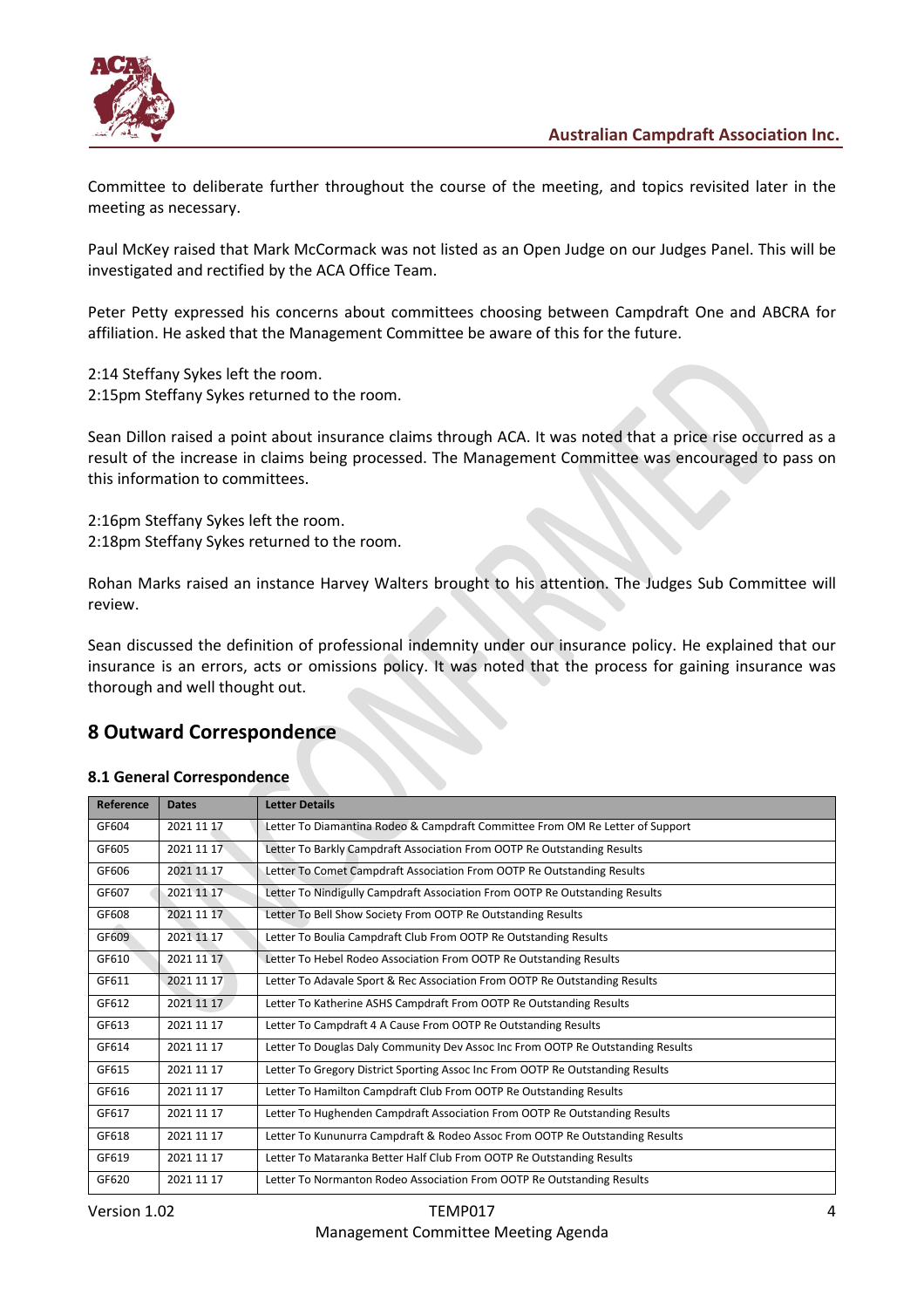

| GF621  | 2021 11 17 | Letter To Tooloombilla Rodeo & Campdraft From OOTP Re Outstanding Results                          |  |  |
|--------|------------|----------------------------------------------------------------------------------------------------|--|--|
| GF622a | 2021 11 17 | Letter To Whitsunday Branch ASH From OOTP Re Outstanding Results                                   |  |  |
| GF626  | 2021 11 25 | Letter To Successful Trial Judges From OM Re Application To Join ACA Trial Judge Panel             |  |  |
| GF627a | 2021 11 26 | Letter To Unsuccessful Open Judges From OM Re Open Judge Application                               |  |  |
| GF627  | 2021 11 26 | Letter To Successful Open Judges From OM Re Open Judge Application                                 |  |  |
| GF628  | 2021 11 30 | Letter To Management Committee From OOTP Re 2021 Wrap Up                                           |  |  |
| GF629  | 2021 11 30 | Letter To Camboon Campdraft and Recreation Club From OM Re Committee Insurance Refund              |  |  |
| GF630  | 2021 11 30 | Letter To Dingo Rodeo Club From OM Re Committee Insurance Refund                                   |  |  |
| GF631  | 2021 11 30 | Letter To Ban Ban Springs Campdraft Association From OM Re Committee Insurance Refund              |  |  |
| GF632  | 2021 11 30 | Letter To Mount Perry Rodeo Committee Inc From OM Re Committee Insurance Refund                    |  |  |
| GF633  | 2021 11 30 | Letter To Kent Russell From OM Re Memorial Project                                                 |  |  |
| GF634  | 2021 11 30 | Letter To Luke Townsend From OM Re Mini, Junior & Juvenile Memberships                             |  |  |
| GF635  | 2021 11 30 | Letter To Palantine Productions From OM Re Film Proposal                                           |  |  |
| GF636  | 2021 11 30 | Letter To Hamilton Campdraft Club & Western Victorian Branch of ASHS From OM Re Victorian Zone     |  |  |
| GF637  | 2021 11 30 | Letter To Craig Kehl From OM Re Cessation of Judge Status                                          |  |  |
| GF638  | 2021 12 01 | Letter To Nick Hancock From OM Re Open Judge Application                                           |  |  |
| GF639  | 2021 12 02 | Letter To Members From OOTP Re 2022 ACA Membership                                                 |  |  |
| GF640a | 2021 12 06 | Letter To Sharon Goode From OM Re Campdraft Nominations INC187                                     |  |  |
| GF640b | 2021 12 06 | Letter To Andrew Wieland From OM Re Campdraft Nominations INC192                                   |  |  |
| GF641  | 2021 12 06 | Letter To Rhondhu Stud From OM Re Event of Default - Bronze Level Sponsorship Fixed Term Agreement |  |  |
| GF642  | 2021 12 08 | Letter To Gow Gates From OM Re Response to Request For Information                                 |  |  |
| GF643  | 2021 12 08 | Letter To Committee Secretaries From OM Re 2022 Affiliation Packs                                  |  |  |
| GF644  | 2021 12 01 | Email To Members From MC Re 2022 ACA Membership Renewal Reminder                                   |  |  |
| GF645  | 2021 12 02 | Email To Members From MC Re 2022 ACA Membership Renewal                                            |  |  |
| GF646  | 2021 12 10 | Letter To Warwick Show and Rodeo Society From OOTP Re Invitation 50th Anniversary                  |  |  |
| GF647  | 2021 12 10 | Letter To Chinchilla Campdraft Association From OOTP Re Invitation 50th Anniversary                |  |  |
| GF648  | 2021 12 10 | Letter To Condamine Campdraft and Rodeo Association From OOTP Re Invitation 50th Anniversary       |  |  |
| GF649  | 2021 12 14 | Letter To Percy Hornery From OM Re Campdraft Information                                           |  |  |
| GF650  | 2021 12 15 | Letter To Rhondhu Stud From OM Re Thank You For Sponsorship                                        |  |  |
| GF651  | 2021 12 15 | Letter To Rod Kay Bits & Spurs From OM Re Thank You For Sponsorship                                |  |  |
| GF652  | 2021 12 16 | Email To Lynne Lucas From OM Re Campdraft One & Memberships                                        |  |  |
| GF653  | 2021 12 16 | Letter To Australian Show Ribbons From OM Re ACA Zone Award Ribbons Order                          |  |  |
| GF654  | 2021 12 16 | Letter To Australian Show Ribbons From OM Re ACA National Finals Ribbons Order                     |  |  |
| GF655  | 2021 12 17 | Letter To Dalby Show Society From OM Re 2021 High School Campdraft Percentile Cup                  |  |  |
| GF656  | 2022 01 10 | Letter To Gordon Salmond From OM Re Cessation of Judge Status                                      |  |  |
| GF657  | 2022 01 10 | Email To Patrice Elliott From OOTP Re Resignation of Councillor                                    |  |  |
| GF658  | 2022 01 12 | Letter To James Roxburgh From OM Re South West Western Australia Zone                              |  |  |
| GF659  | 2022 01 14 | Letter To NCCA Champion Riders From OOTP Re Packs                                                  |  |  |
| GF660  | 2022 01 14 | Letter From OM To Hamilton Campdraft Club Re Credit Of Victorian Membership                        |  |  |
| GF661  | 2022 01 19 | Letter From OM To Springsure Working Horse Association Re Letter Of Support                        |  |  |
| GF662  | 2022 01 31 | Letter To Telstra From OM Re Updating Telstra Account Authorities                                  |  |  |
| GF663  | 2023 02 01 | Letter To Hope McIntyre From OM Re Photo Taken At Armidale Campdraft 2022                          |  |  |
| GF664  | 2022 02 02 | Letter To Management Committee From OOTP Re ACA's Golden Anniversary Year Scarves                  |  |  |
| GF664a | 2022 02 02 | Letter To Management Committee From OOTP Re ACA's Golden Anniversary Year Ties                     |  |  |
| GF665  | 2022 02 09 | Letter To Warwick Show and Rodeo Society From OM Re Invitation 50th Anniversary                    |  |  |
| GF666  | 2022 02 09 | Letter To Chinchilla Campdraft Association From OM Re Invitation 50th Anniversary                  |  |  |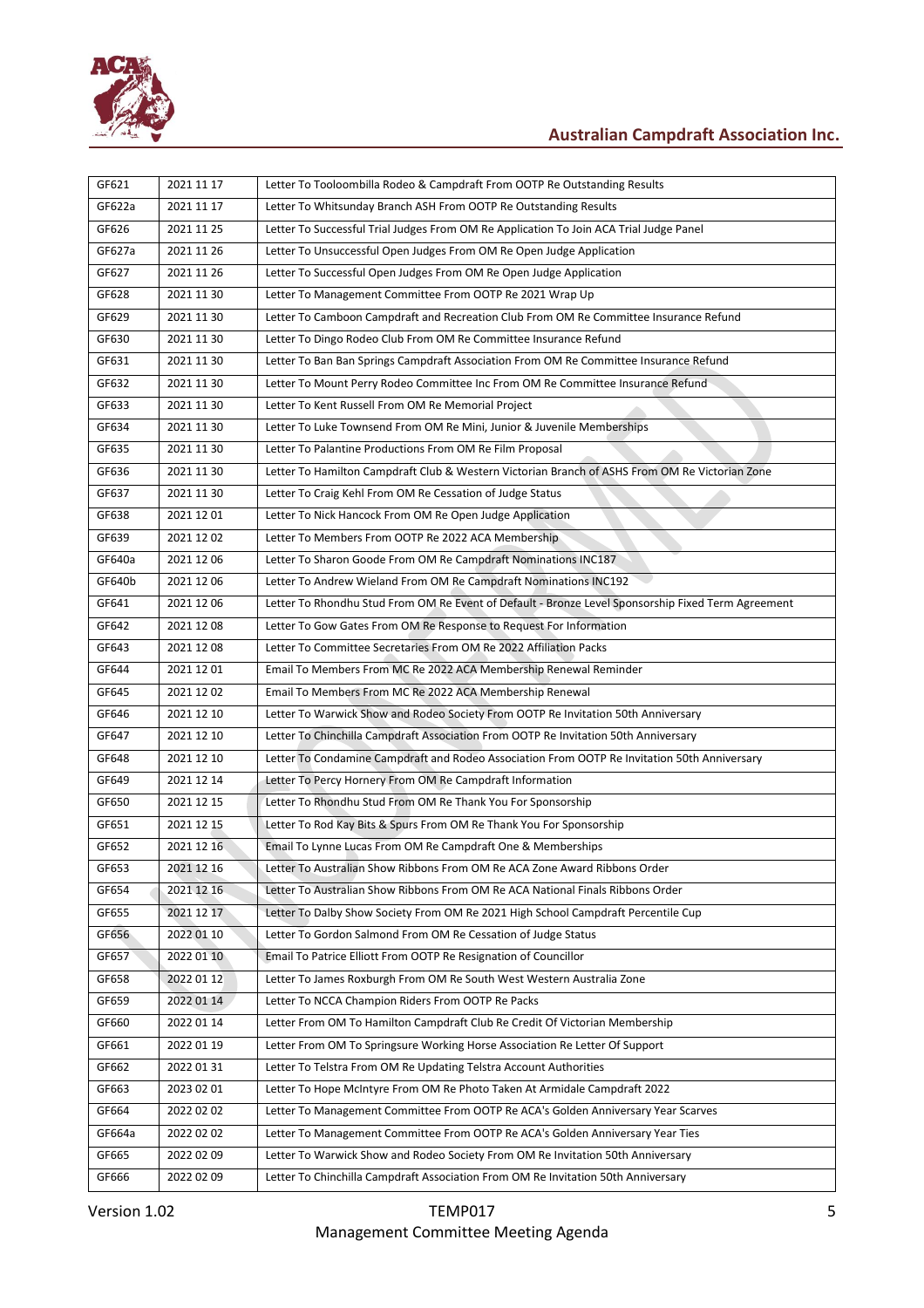

| GF667  | 2022 02 09 | Letter To Condamine Campdraft and Rodeo Association From OM Re Invitation 50th Anniversary |  |  |
|--------|------------|--------------------------------------------------------------------------------------------|--|--|
| GF668  | 2022 02 11 | Letter To Retreat Creek Committee From OM Re Letter Of Support To Retreat Creek Committee  |  |  |
| GF669  | 2022 02 17 | Email To Australian Show Ribbons From OM Re National Finals and Zone Award Ribbon Order    |  |  |
| GF671  | 2022 02 25 | Letter To Jenni Ivers From OM Re ASCA Campdraft One Integration                            |  |  |
| GF672  | 2022 03 16 | Letter To Gow Gates From OM Re Personal Accident Claims History                            |  |  |
| GF673  | 2022 03 16 | Letter To Gow Gates From OM Re Business Cover Claims History                               |  |  |
| GF674  | 2022 03 16 | Letter To Gow Gates From OM Re Householders Claims History                                 |  |  |
| GF675  | 2022 03 16 | Letter To Gow Gates From OM Re Association Liability Claims History                        |  |  |
| GF676  | 2022 03 21 | Letter To Proston Campdraft Committee Re Campdraft One                                     |  |  |
| GF677  | 2022 03 21 | Letter To Tooloombilla Campdraft and Rodeo Committee Re Campdraft One                      |  |  |
| GF678  | 2022 03 21 | Letter To Brymaroo Campdraft and Rodeo Campdraft Committee Re Campdraft One                |  |  |
| GF679  | 2022 03 29 | Letter To Gow Gates From OM Re Letter of Appointment                                       |  |  |
| GF679a | 2022 03 29 | Letter To SWHA From OM Re Insurance                                                        |  |  |
| GF680  | 2022 03 30 | Letter To Diamantina Rodeo and Campdraft Association From OM Re Letter Of Support          |  |  |
| GF681  | 2022 04 05 | Letter To Barry and Liz Miller From OM Re Management Committee Nominations                 |  |  |
| GF682  | 2022 04 06 | Letter To Simone Hayes From OM Re St Johns Ambulance                                       |  |  |
| GF683a | 2022 04 06 | Letter to Ryder Yates From OM Re Judges Application                                        |  |  |

Tom Gleeson asked about outstanding results that the ACA Office Team had to follow up. The Operations Manager explained the process that was followed. Requirements for submission of results were explained.

Hugh Philp provided an update to everyone that the letter from Kent Russell, asking to complete a memorial plaque for Ashley McKay was still being actioned.

ACARESAPR22-03 MOVED Rohan Marks SECONDED Peter Petty that the meeting be moved in committee.

ACARESAPR22-04 MOVED Phil Aikenhead SECONDED Brett McCamley that the meeting be moved out of committee.

ACARESAPR22-05 MOVED Brett McCamley SECONDED Paul McKey that any member who has declined to pay money to the Association will not have their application for the Management Committee accepted.

CARRIED UNANIMOUSLY

| <b>Application Type</b> | <b>Name And Notification Received</b> |
|-------------------------|---------------------------------------|
| Open                    | Anthony Jessup - Unsuccessful         |
| Open                    | Brett Welsh - Unsuccessful            |
| Open                    | Joe Duggan - Unsuccessful             |
| Open                    | Nathan Andrews - Unsuccessful         |
| Open                    | Robert Tilley - Unsuccessful          |
| Open                    | Brent Smyth - Successful              |
| Open                    | James Roxburgh - Successful           |
| Open                    | John Maguire - Successful             |
| Open                    | Paul Allgood - Successful             |
| Open                    | Ross McKeering - Successful           |

### **8.2 Judges Correspondence**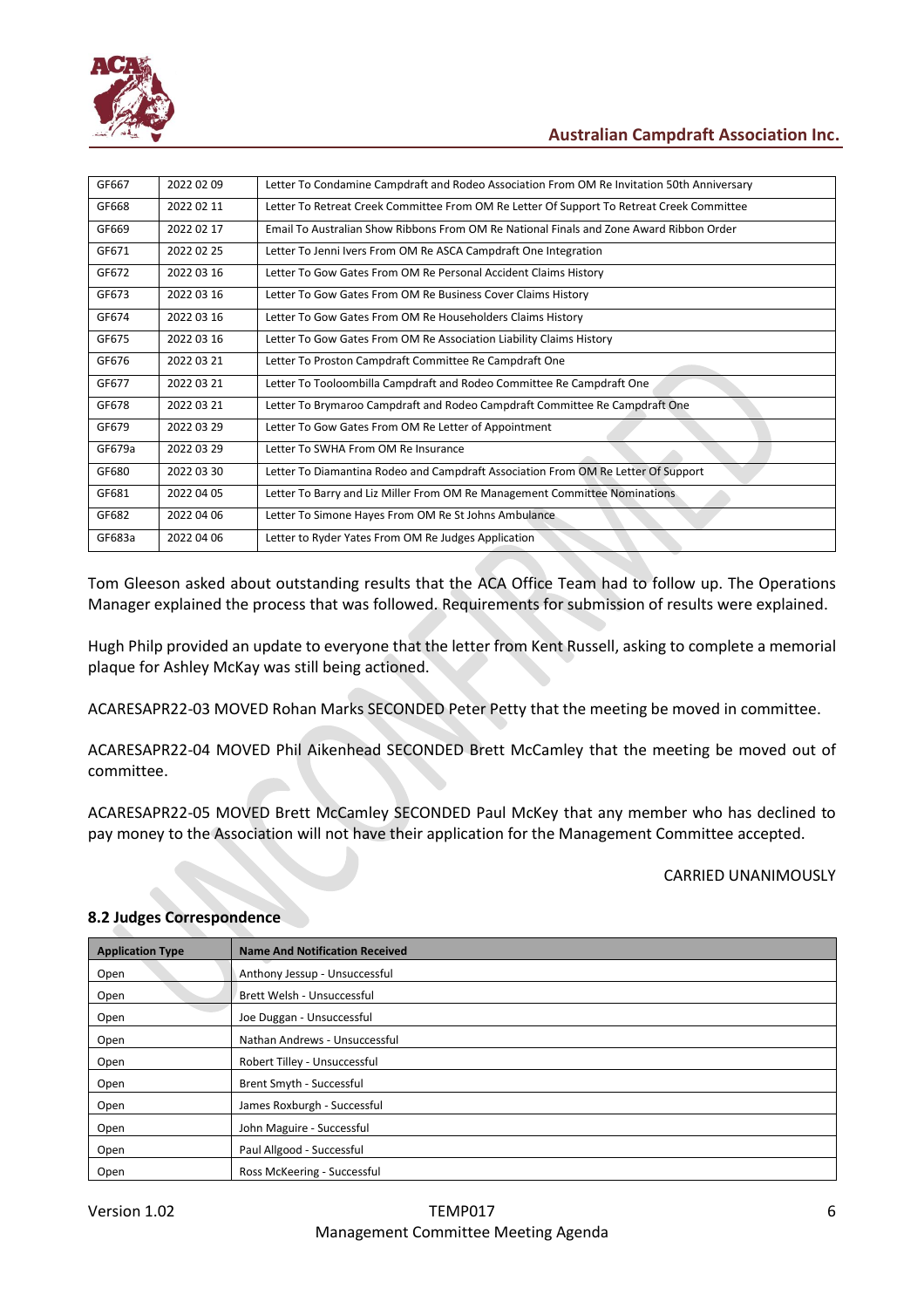

| Trial | Amie Shann - Successful                |
|-------|----------------------------------------|
| Trial | Andrew Winks - Successful              |
| Trial | Beau Frame - Successful                |
| Trial | Ben Hall - Successful                  |
| Trial | Cameron Webster - Successful           |
| Trial | Cameron Wilson - Successful            |
| Trial | Charli Curr - Successful               |
| Trial | Charlie Charters - Successful          |
| Trial | Charlotte Ernst - Successful           |
| Trial | Chris Towne - Successful               |
| Trial | Christian Bjelke-Petersen - Successful |
| Trial | Daniel Charters - Successful           |
| Trial | Darcy Flamsteed - Successful           |
| Trial | Darcy Woods - Successful               |
| Trial | Dennis Folker - Successful             |
| Trial | Dustan Weeden - Successful             |
| Trial | Dustin Keyes - Successful              |
| Trial | Emma Pearce - Successful               |
| Trial | Georgia Curr - Successful              |
| Trial | Glen Parsons - Successful              |
| Trial | Greg Lithgow - Successful              |
| Trial | Hamish Lamond - Successful             |
| Trial | Hannah Simms - Successful              |
| Trial | Hutton Shann - Successful              |
| Trial | Jack Charters - Successful             |
| Trial | Jack Southern - Successful             |
| Trial | Jacob Dunn - Successful                |
| Trial | Jaiden Hill - Successful               |
| Trial | Jane Slater - Successful               |
| Trial | Jesse Rohan - Successful               |
| Trial | Joe Maher - Successful                 |
| Trial | Josh Phelps - Successful               |
| Trial | Justin Morrissey - Successful          |
| Trial | Karl Burton - Successful               |
| Trial | Kelly Sheahan - Successful             |
| Trial | Kylie McPhee - Successful              |
| Trial | Lee Challacombe - Successful           |
| Trial | Morgan Richards - Successful           |
| Trial | Peter Green - Successful               |
| Trial | Peter Hills - Successful               |
| Trial | Ryan Hacon - Successful                |
| Trial | Shari Knudsen - Successful             |
| Trial | Stephen Beddows - Successful           |
| Trial | Tanya Klan - Successful                |
| Trial | Thomas Owens - Successful              |
| Trial | Tim Rohan - Successful                 |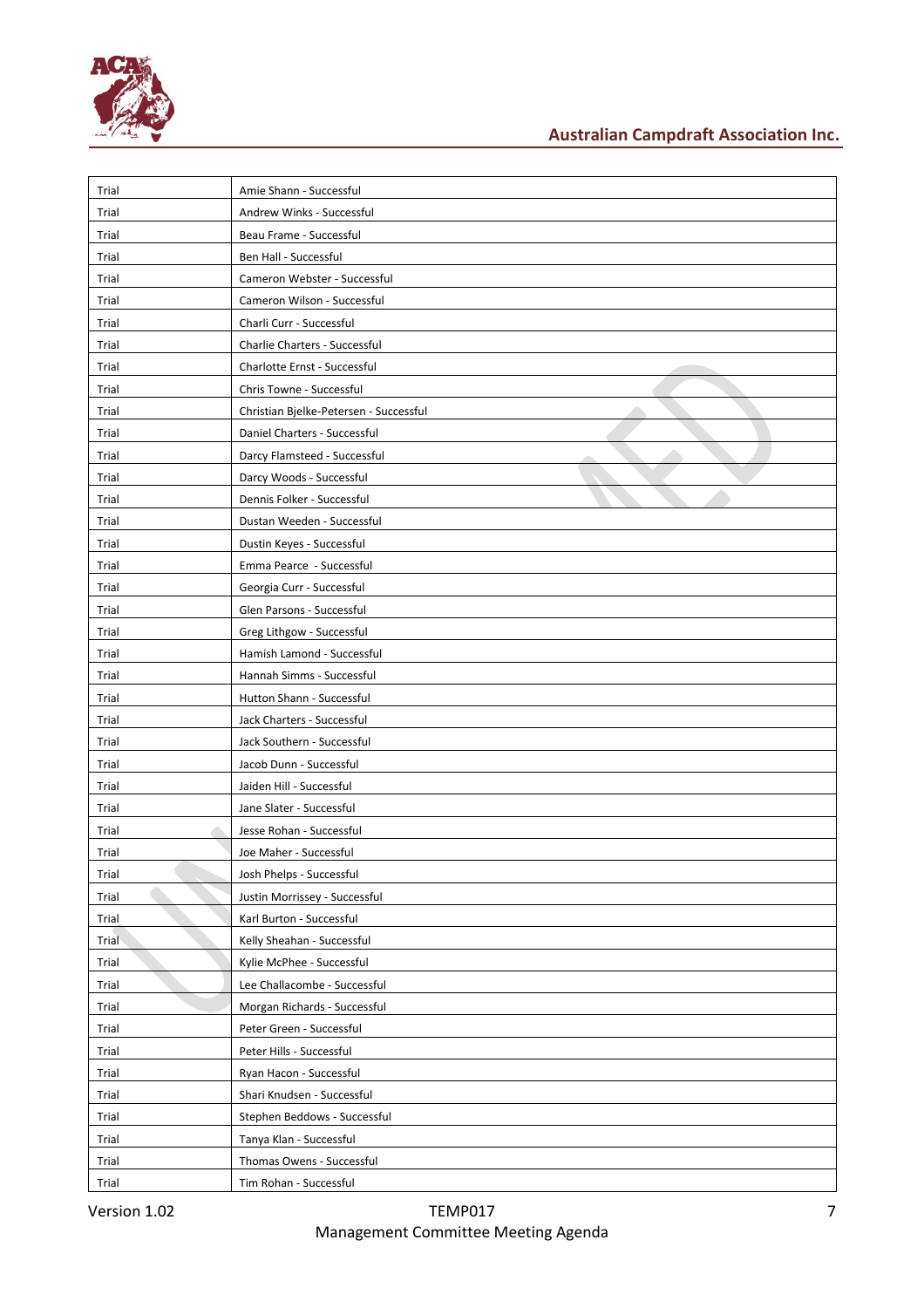

ACARESAPR22-06 MOVED Mac Shann SECONDED Mat Durkin that the Outward Correspondence and Judges Correspondence, as presented in the minutes, be approved.

CARRIED UNANIMOUSLY

# **9 Inward Correspondence**

### **9.1 Inward Correspondence**

| Reference     | <b>Date</b> | <b>Letter Description</b>                                                       |  |  |
|---------------|-------------|---------------------------------------------------------------------------------|--|--|
| <b>INC206</b> | 2021 11 25  | Email From Craig Kehl To ACA Re Cessation of Judge Status                       |  |  |
| <b>INC207</b> | 2021 11 25  | Email From Liz Miller To OM Re Magazine Adverts                                 |  |  |
| <b>INC211</b> | 2021 12 14  | Letter From Kylie Zabel To MC Re 2021/22 Membership                             |  |  |
| <b>INC213</b> | 2021 12 17  | Letters From Members To MC Re Covid-19 and Memberships                          |  |  |
| <b>INC214</b> | 2022 01 10  | Email From Patrice Elliott To OOTP Re Resignation of Councilor                  |  |  |
| <b>INC217</b> | 2022 01 10  | Letter From James Roxburgh To OM Re Membership and Committee Affiliation Fees   |  |  |
| <b>INC218</b> | 2022 01 10  | Letter From Lynne Lucas To MC Re Membership Year                                |  |  |
| <b>INC221</b> | 2022 01 19  | Letter From Mount Barker Campdraft Club To MC Re Committee Affiliation Concerns |  |  |
| <b>INC223</b> | 2022 01 29  | Email From Allister Butcher To MC Re SWWA Zone Finals                           |  |  |
| <b>INC226</b> | 2022 02 14  | Letter From Katelyn Taylor To OM Re Resignation                                 |  |  |
| <b>INC227</b> | 2022 03 30  | Letter From Kate and Tick Everett To ACA Re Dolly's Dream Donation              |  |  |
| <b>INC228</b> | 2022 04 06  | Email From Greg Wallace To OM Re Fees                                           |  |  |

### **INC206 Email From Craig Kehl To ACA Re Cessation of Judge Status**

An email was received from Craig Kehl, resigning from the Judges Panel. Receipt was acknowledged by the ACA Office Team.

Sean Dillon called for a process around when resignations are received from Judges.

ACARESAPR22-07 MOVED Tom Gleeson SECONDED Rohan Marks to defer any cessation of resignation from Craig Kehl until the Judges Sub Committee Chairperson investigates further.

CARRIED UNANIMOUSLY

### **INC207 Email From Liz Miller To OM Re Magazine Adverts**

An email was received from Liz Miller explaining why her sponsorship had not been paid. Receipt was acknowledged by the Operations Manager.

### **INC211 Letter From Kylie Zabel To MC Re 2021/22 Membership**

A letter was received from Kylie Zabel requesting a refund of membership. Receipt was acknowledged by the ACA Office Team. The Management Committee considered.

ACARESAPR22-08 MOVED Sean Dillon SECONDED Pete Comiskey that INC211 request for refund be denied.

CARRIED UNANIMOUSLY

#### **INC213 Letters From Members To MC Re COVID-19 and Memberships**

Letters were received from multiple members discussing the membership fees and COVID-19. These were been compiled into one document. Receipt was acknowledged to each letter/email by the ACA Office Team.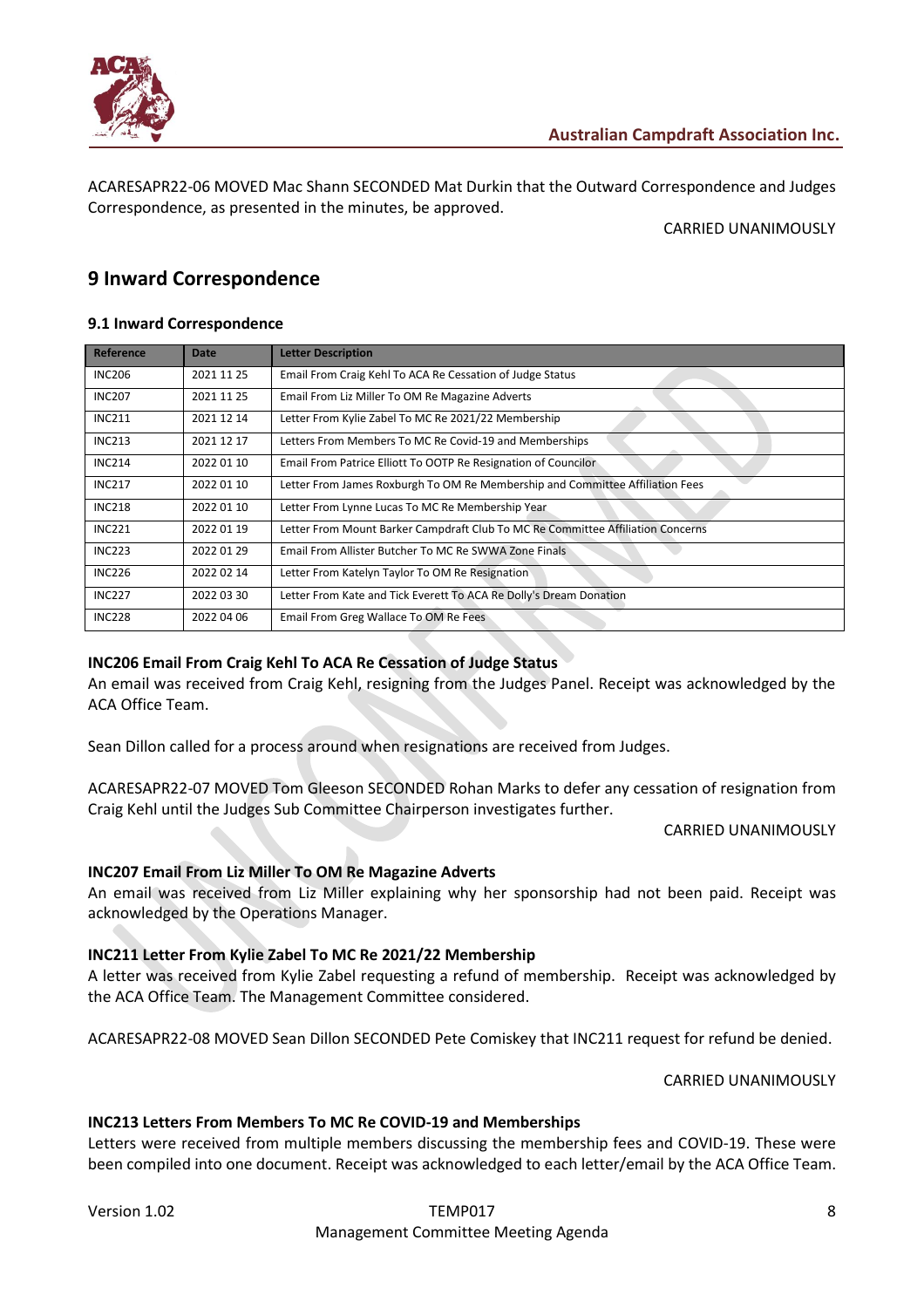

Sean Dillon requested that Maree Balmain receive a letter in reply thanking her for her correspondence. It was noted that this was dealt with verbally by Sean Dillon.

Discussion was had around volunteer memberships and what the process for this is. It was noted that they are covered under the professional indemnity component of our insurance policy.

### **INC214 Email From Patrice Elliott To OOTP Re Resignation of Councilor**

An email from received from Patrice Elliott informing of her resignation from Western Zone Councillor position. Receipt was acknowledged by the ACA President.

ACARESAPR22-09 MOVED Peter Petty SECONDED Pete Comiskey that a letter of appreciation be sent to Patrice Elliott for her time & efforts on the Management Committee and that she be added to the ACA News Mailing List moving forward.

CARRIED UNANIMOUSLY

#### **INC217 Letter From James Roxburgh To OM Re Membership and Committee Affiliation Fees**

A letter was received from James Roxburgh discussing his concerns with fees. The Operations Manager sent a reply.

#### **INC218 Letter From Lynne Lucas To MC Re Membership Year**

Letters received from Lynne Lucas requesting half memberships valid for six months. The Management Committee considered this.

It was decided that Lynne receive a letter outlining the operational costs associated with processing membership which was considered in justifying the membership increase.

3:20pm Steffany Sykes left the room. 3:22pm Steffany Sykes returned to the room.

#### **INC221 Letter From Mount Barker Campdraft Club To MC Re Committee Affiliation Concerns**

A letter was received from Mount Barker Campdraft Club expressing their concerns surrounding Committee Affiliation. The Operations Manager sent a reply.

#### **INC223 Email From Allister Butcher To MC Re SWWA Zone Final**

An email was received from Allister Butcher proposing a SWWA Zone Final.

It was decided that a response be sent to Allister updating him on what is currently in place to see if he is satisfied with this.

#### **INC226 Letter From Katelyn Taylor To OM Re Resignation**

A letter was received from Katelyn Taylor informing of her resignation as Project Lead. Receipt was acknowledged by the Operations Manager.

### **INC227 Letter From Kate and Tick Everett To ACA Re Dolly's Dream Donation**

A letter was received from Kate and Tick Everett thanking ACA for the donation to Dolly's Dream. Receipt was acknowledged by the ACA Office Team.

Version 1.02 **South American Contract Contract Contract Contract Contract Contract Contract Contract Contract Contract Contract Contract Contract Contract Contract Contract Contract Contract Contract Contract Contract Cont** Management Committee Meeting Agenda 3:25pm Steffany Sykes & Greta Keene left the room. 3:27pm Greta Keene returned to the room and left the room.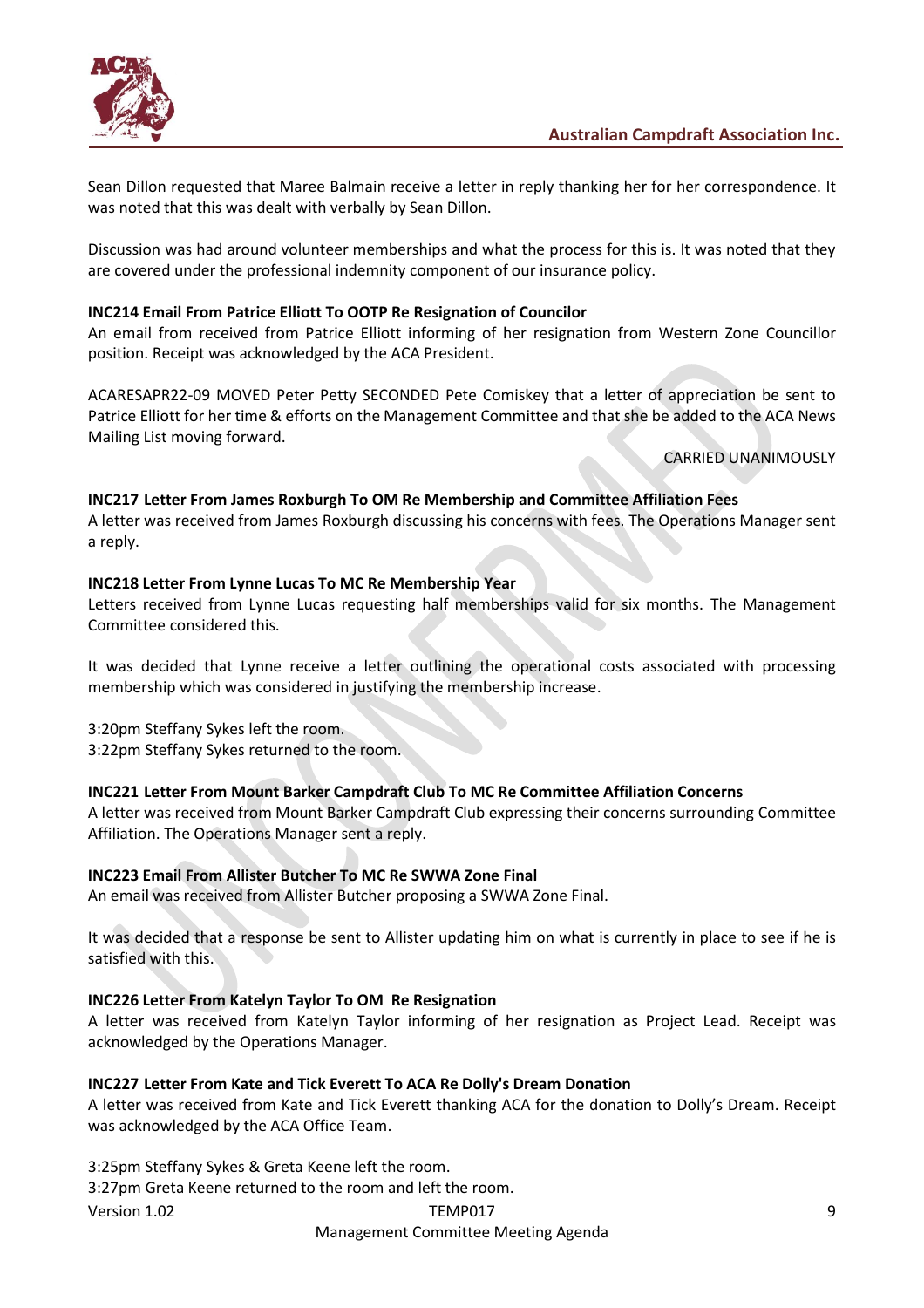

### **INC228 Email From Greg Wallace To OM Re Fees**

An email was received from Greg Wallace expressing his concerns surrounding fees. The Management Committee are asked to consider.

It was decided that Sean Dillon draft a response letter to be sent to Greg outlining the protocol change around insurance refunds.

ACARESAPR22-10 MOVED Phil Aikenhead SECONDED Brian Elliott that the Inward Correspondence, as presented in the agenda, be received.

#### CARRIED UNANIMOUSLY

## **10 Officers Reports**

### **10.1 Operations Manager**

A report will be provided by the Operations Manager, Gabrielle Franklin. Management Committee Members submitted questions or queries to Gabrielle.

Operations Manager, Gabrielle Franklin, extended a welcome to Steffany Sykes & Veronica Klepzig and introduced them to the room.

An update on ACA Merchandise was provided including the quantity of stock sold vs stock on hand.

3:30pm Grace Jamieson left the room. 3:31pm Grace Jamieson returned to the room.

3:33pm Phil Aikenhead left the room. 3:34pm Phil Aikenhead returned to the room.

3:37pm Grace Jamieson left the room. 3:38pm Paul McKey left the room.

ACARESAPR22-11 MOVED Sean Dillon SECONDED Rod Carpenter that the Operations Manager report as presented by Gabrielle Franklin, be accepted.

#### CARRIED UNANIMOUSLY

3:40pm Paul McKey returned to the room.

#### **10.2 Finance Reports**

ACARESAPR22-12 MOVED Peter Petty SECONDED Phil Aikenhead that the payment of accounts (nil cheques) and the Direct Debits, Electronic Funds Transfers and Credit Card Payments from the 1 November 2022 to 31 March 2022 be ratified.

#### CARRIED UNANIMOUSLY

ACARESAPR22-13 MOVED Paul McKey SECONDED Peter Petty that the Financial Report as at 31 March 2022 showing a Credit Balance of \$1,176,984.22 as presented by the Operations Manager, be approved.

#### CARRIED UNANIMOUSLY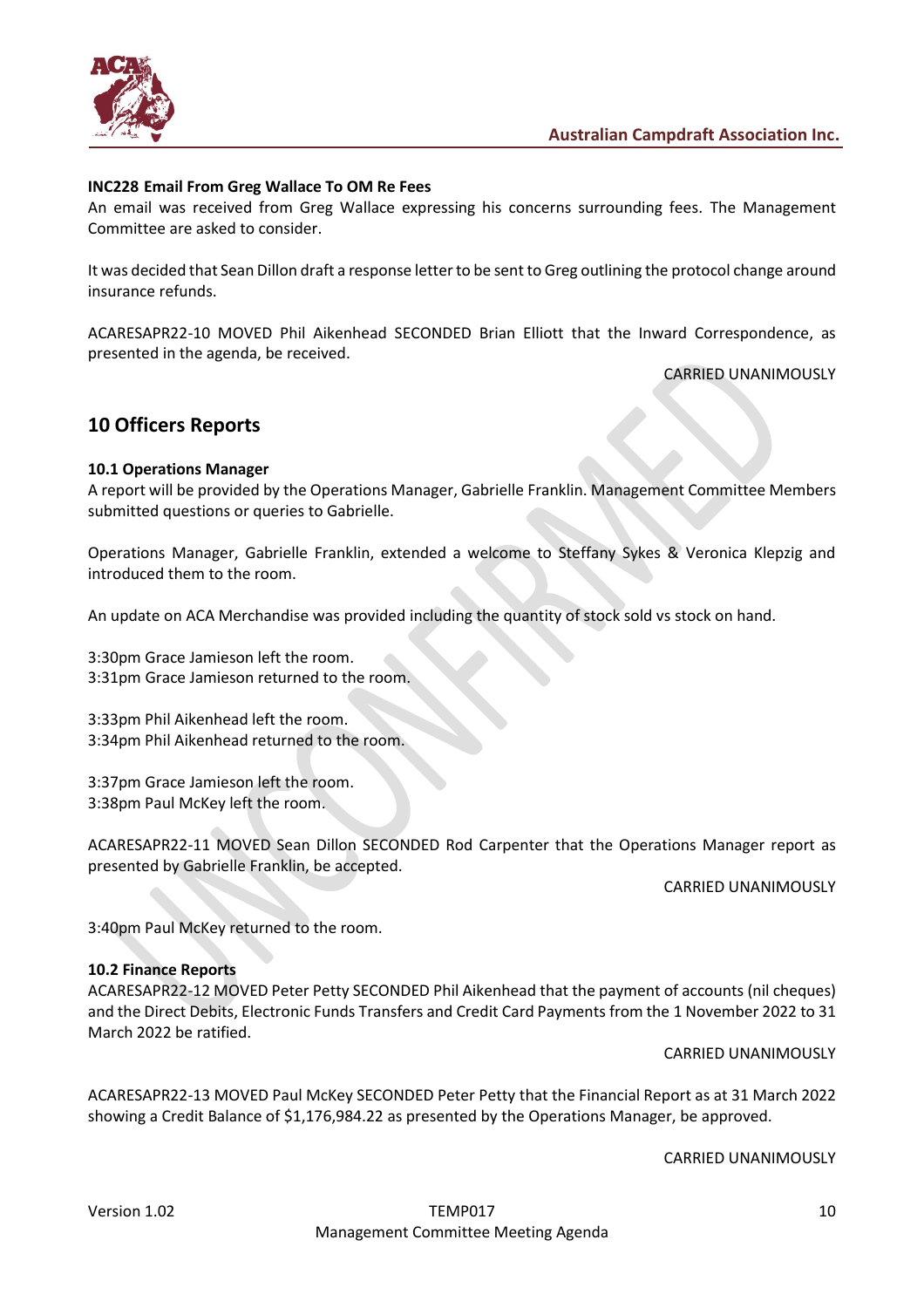

# **11 Animal Welfare Sub Committee Report**

**Presented by Chairperson, Sean Dillon.**

### **11.1 General Sub Committee Update**

A general update was provided by the Chairperson.

An update was provided on the current Japanese Encephalitis (JEV).

3:44pm Gabrielle Franklin left the room. 3:46pm Grace Jamieson returned to the room.

ACARESAPR22-14 that the Animal Welfare report as presented by Sean Dillon, be accepted.

### **12 Awards, Promotion and Committee Liaison Sub Committee Report Presented by Sub Committee Member, Gayle Shann.**

### **12.1 Top 30 Shoot Out**

ACARESAPR22-15 that, effective as of the competition year commencing 1 April 2022, the Top 30 Shootout format be as follows:

- The top twenty nine (29) competitors as at the end of the competition season, be invited to ride in the Top 30 Shoot Out at the National Finals.
- The Host Committee of the National Finals be asked to submit one (1) wild card entrant, to ride in the Top 30 Shoot Out.

ACARESAPR22-16 MOVED Gayle Shann SECONDED Mac Shann that the Awards, Promotions and Committee Liaison report as presented by Gayle Shann, be accepted.

CARRIED UNANIMOUSLY

## **13 Code Of Conduct Finals Sub Committee Report**

**Presented by Vice President & Sub Committee Member, Sean Dillon.**

### **13.1 General Sub Committee Update**

A general update was be provided by Sean Dillon.

3:48 Gabrielle Franklin returned to the room.

It was suggested that the grade of Code Of Conduct cases to be presented in the ACA News. No outcome or direction was determined.

ACARESAPR22-17 that the Code of Conduct report as presented by Sean Dillon be accepted.

## **14 Finance and Administration Sub Committee Report**

**Presented by Chairperson, Hugh Philp.**

### **14.1 Champion Cut Out Horse Award**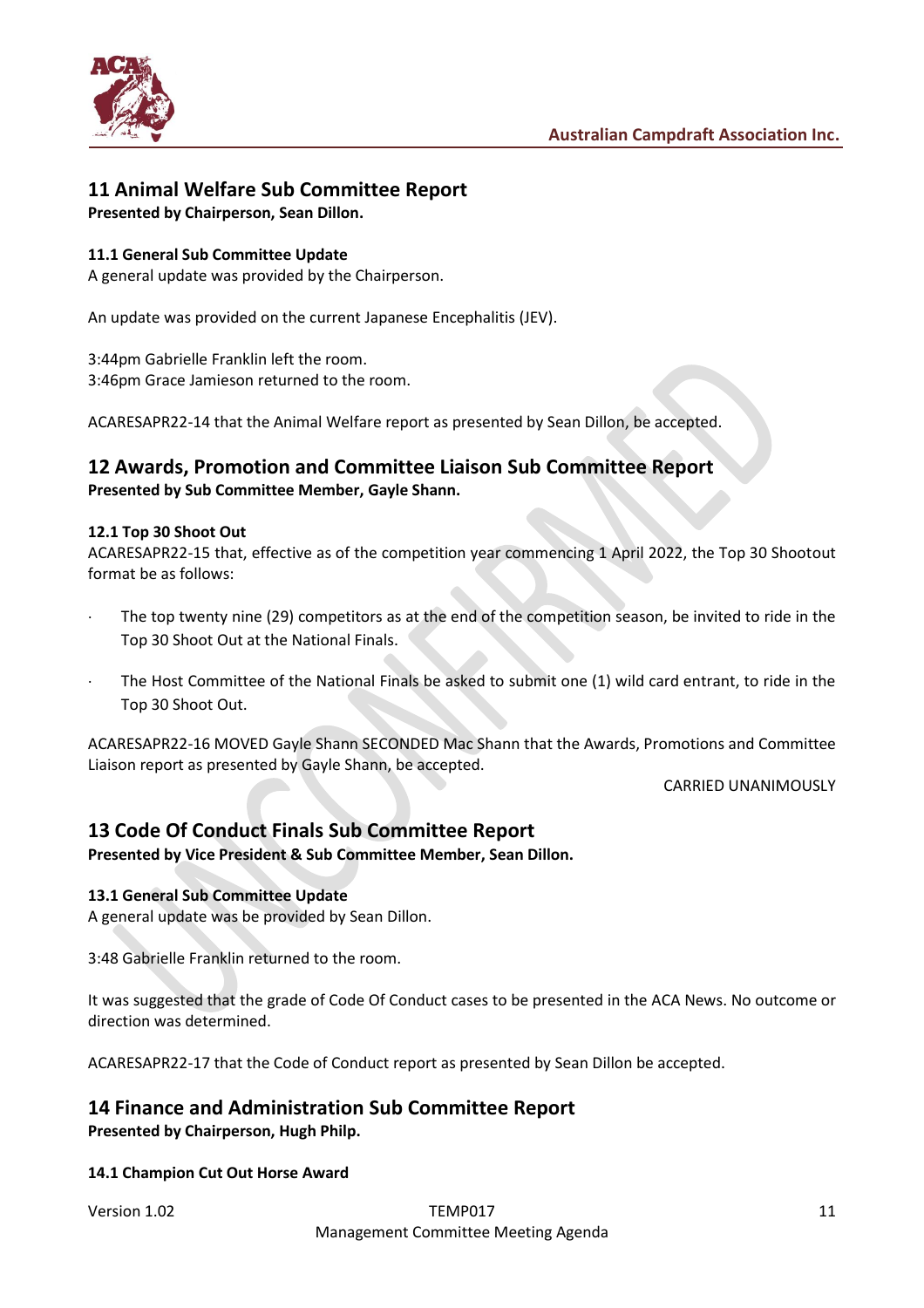

ACARESAPR22-18 MOVED Sean Dillon SECONDED Rohan Marks that the Champion Cut Out Horse Award be abolished, effective, competition season commencing 1 April 2022.

CARRIED UNANIMOUSLY

### **14.2 Acceptance Of Management Committee Nominations**

The Sub Committee asked the Management Committee to consider the criteria for acceptance of Management Committee Nominations, and, if applicable resolve any updates to the Bylaw: Electing The Management Committee. No outcome or direction was determined.

### **14.3 Association Tribunal**

ACARESAPR22-19 MOVED Sean Dillon SECONDED Rohan Marks that Harvey Walters be removed from the position of Tribunal Chair and Bill O'Toole be appointed the position of Tribunal Chair.

CARRIED UNANIMOUSLY

### **14.4 Query From Member**

The Sub Committee have received a request from a member to provide an in writing explanation as to why their membership has not been accepted.

3:59pm MOVED Brian Elliot SECONDED Tom Gleeson that the meeting be moved in Committee. 4:08pm MOVED Phil Aikenhead SECONDED Peter Petty that the meeting be moved out of committee.

4:10pm Veronica Klepzig & Grace Jamieson left the room.

### **14.5 Youth Ambassador Age**

ACARESAPR22-20 MOVED Peter Petty SECONDED Paul McKey that the age of Youth Ambassadors be adjusted as seventeen (17) to twenty eight (28).

CARRIED UNANIMOUSLY

4:12pm Dan Condon left the room.

## **15 High School Percentile Cup Sub Committee Report**

**Presented by President & Committee Member Hugh Philp.**

### **15.1 General Sub Committee Update**

A general update was provided by Hugh Philp.

4:13pm Rod Carpenter left the room and Dan Condon returned to the room. 4:14pm Rod Carpenter returned to the room.

ACARESAPR22-21 that the report as presented by Hugh Philp, be accepted.

### **16 Judges Sub Committee Report**

**Presented by Chairperson, Mac Shann.**

**16.1 Ratify Flying Minute**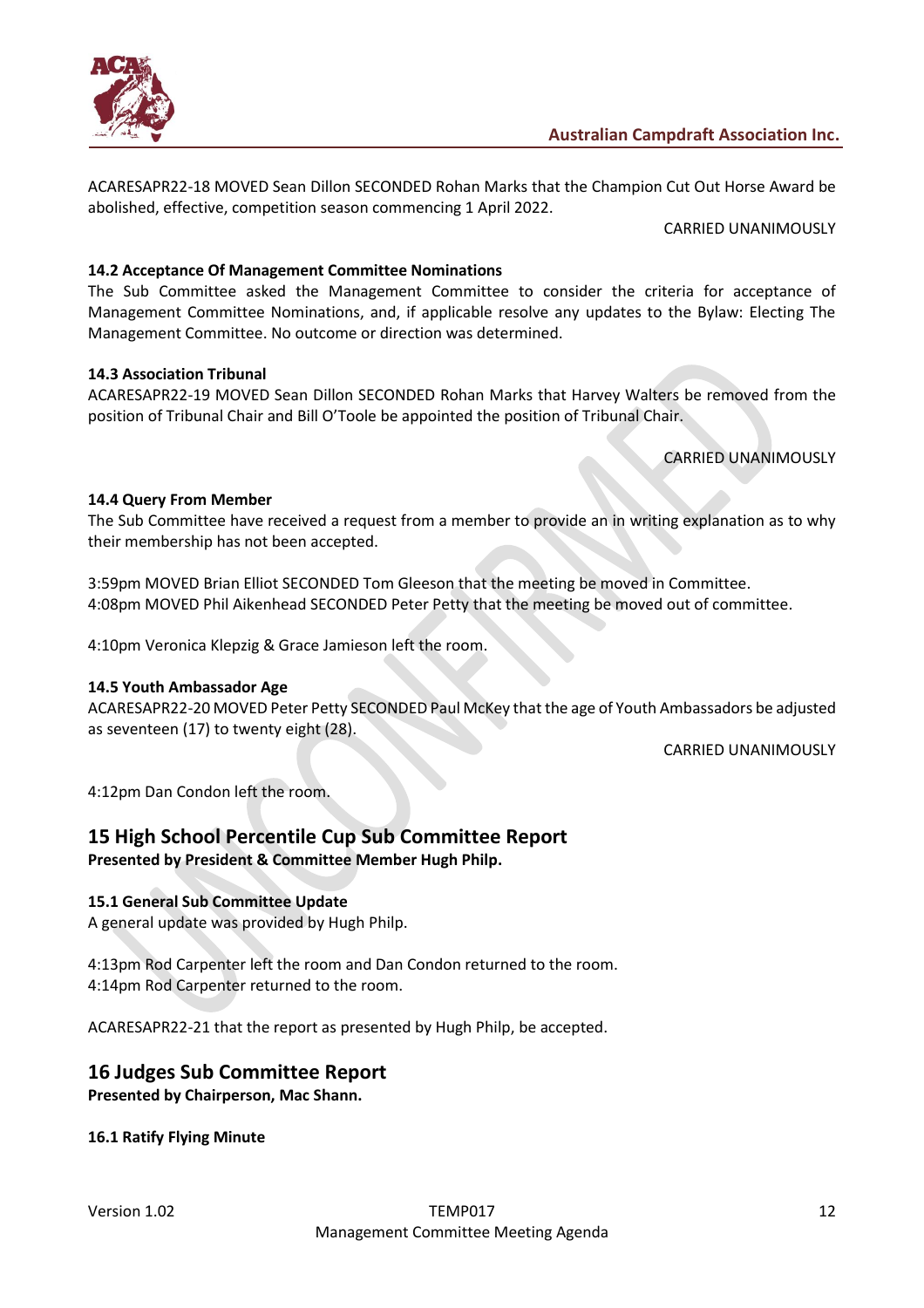

ACARESAPR22-22 MOVED Mac Shann SECONDED Rod Carpenter that the vote by flying minute to appoint Ross McKeering as the second Novice Judge at the 2022 Australian Campdraft Association National Finals be ratified.

CARRIED UNANIMOUSLY

### **16.2 Reciprocal Judges Agreement**

ACARESAPR22-24 MOVED Mac Shann SECONDED Peter Petty that the following resolution be rescinded: Resolution number ACARESNOV21-20 that judges from other Associations that judge an ACA event are afforded a complimentary membership.

#### CARRIED UNANIMOUSLY

ACARESAPR22-25 MOVED Mac Shann SECONDED Peter Petty that the ACA process for administering the Reciprocal Judges Agreement be as follows:

- 1. Applies to Open Judges only, not Trial.
- 2. ACA Committee can use a Judge from ABCRA, SCA or GCA, but the Judge must also be a financial member of same Association.
- 3. If ACA Committee engages Judge from ABCRA, SCA or GCA, proof of judging status and financial membership of same Association must be provided to the ACA Office, either via the committee or from the Judge directly.
- 4. Judge will be entered into Campdraft One for administrative purposes (will not be an ACA member).

CARRIED UNANIMOUSLY

4:23pm Rohan Marks left the room. 4:24pm Rohan Marks returned to the room.

ACARESAPR22-26 MOVED Sean Dillon SECONDED Tom Gleeson that Mat Durkin & Pete Comiskey be appointed to count the Judges voting sheets.

#### CARRIED UNANIMOUSLY

### **16.3 Trial Judge Applications**

| <b>Name</b><br>Proposer        |               | Seconder     | Clinic              | <b>Facilitators</b>         |
|--------------------------------|---------------|--------------|---------------------|-----------------------------|
| <b>Donald Percy</b>            | Ross Hall     |              | Capel, January 2022 | Jim Daley, Allister Butcher |
| James Roxborough<br>Doug Brown |               | Jim Dalev    | Capel, January 2022 | Jim Daley, Allister Butcher |
| Guv Bennie<br>Allister Butcher |               | Jim Dalev    | Capel, January 2022 | Jim Daley, Allister Butcher |
| Roslyn Hevze                   | Charlie Smith | Greg Clayden | Allora, June 2021   | Glenn Evans                 |

ACARESAPR22-27 that the results of the Trial votes be accepted as follows; Donald Percy - Successful, Doug Brown - Successful, Guy Bernie - Successful & Roslyn Heyze - Successful.

#### **16.4 Open Judge Applications**

| Name          | Proposer  | Seconder         | Clinic |         | <b>Judged At</b>                                                |
|---------------|-----------|------------------|--------|---------|-----------------------------------------------------------------|
| Moneeka Angel | Jim Dalev | Sharlie Morrison | Capel, | Januarv | Wellard-Boar Swamp (70), Mount Barker(160), Munglinup           |
|               |           |                  | 2022   |         | (155), Coolup (21), Southern Forests (7), Gingin (30), Dardanup |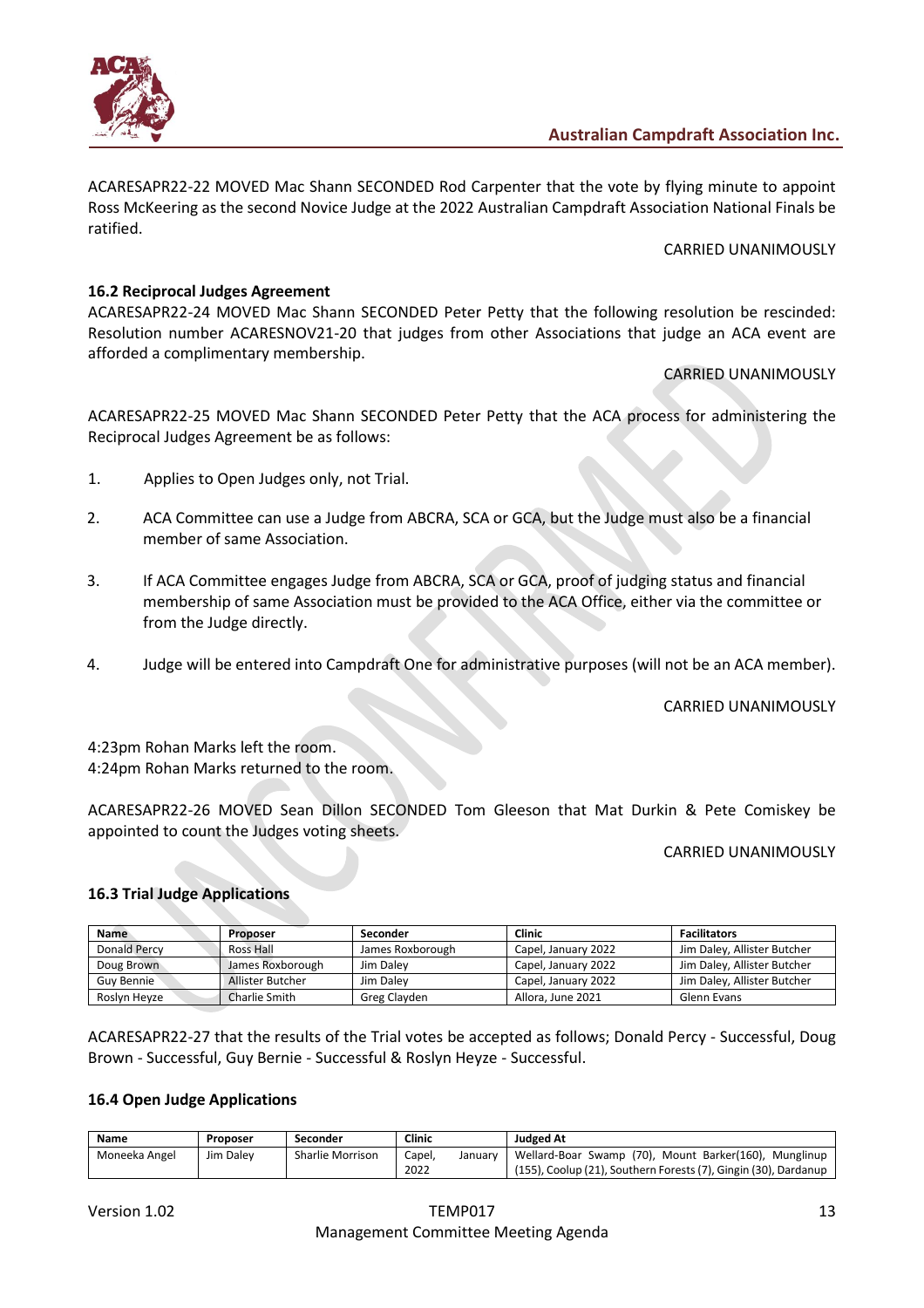

|                |              |             |                 | (180), Mayanup (225), Munglinup (70), Coolup (10), Capel<br>(200), Mount Barker (205), Mayanup (108). |
|----------------|--------------|-------------|-----------------|-------------------------------------------------------------------------------------------------------|
| Nathan Andrews | Andy Lockyer | lan Hoare   | Katherine, 2009 | Kununurra, Adelaide River, Daley Waters, Katherine Ashs,                                              |
|                |              |             |                 | Fitzroy River (160). Others not provided.                                                             |
| Nick Hancock   | Ben Hall     | Will Durkin | Injune, 2019    | (220), Winton<br>(170), Glenmorgan<br>(20)<br>Muttaburra                                              |
|                |              |             |                 | Camooweal (180), Bollon (180), Muttaburra (220).                                                      |

ACARESAPR22-28 that the results of the Open Judges votes be accepted as follows; Moneeka Angel – Successful, Nathan Andrews – Successful, Nick Hancock – Successful.

4:29pm Gabrielle Franklin left the room. 4:33pm Gabrielle Franklin returned to the room.

# **17 National Finals Sub Committee Report**

**Presented by Chairperson, Dane Bateman.**

### **17.1 Ratify Flying Minute**

ACARESAPR22-29 that the vote by flying minute to endorse Cloncurry Stockman's Challenge and Campdraft Association as the Host Committee for the 2023 Australian Campdraft Association National Finals, be ratified.

### **18 Rules Sub Committee Report**

**Presented by Chairperson, Phillip Aikenhead.**

### **18.1 Double Points at the National Finals**

ACARESAPR22-30 MOVED Phil Aikenhead SECONDED Rohan Marks that double points will no longer be awarded at the National Finals, effective for the competition season commencing 1 April 2022.

CARRIED UNANIMOUSLY

### **18.2 Horse Transfer Fees**

ACARESAPR22-31 MOVED Phil Aikenhead SECONDED Rohan Marks that horse transfer fees be abolished, effective immediately.

CARRIED UNANIMOUSLY

### **18.3 Rule E.1**

ACARESAPR22-32 MOVED Phil Aikenhead SECONDED Brett McCamley that rule E.1 be rewritten as follows:

A The number of first round starts to be determined by the organising committee with respect to the following rules.

B Committee's be given the right to restrict each rider to a maximum number of first round starts at each venue.

(i) For a campdraft being conducted on one (1) day, the minimum number of runs per rider is four  $(4).$ 

(ii) For a campdraft being conducted on two (2) or more days the minimum number of runs per rider is eight (8).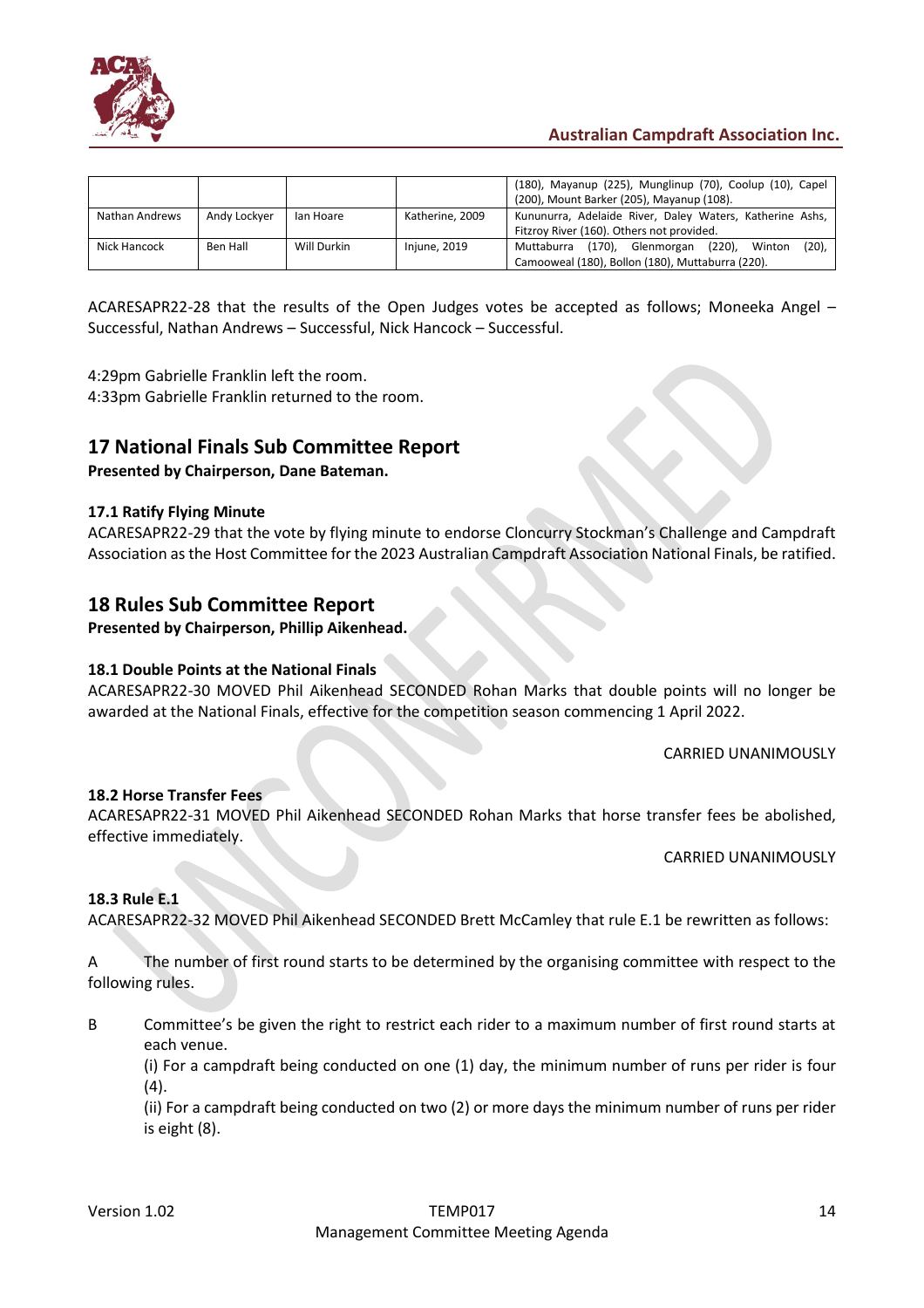

(iii) In extreme circumstances committee's have the right to make application to the ACA for a temporary change to run restrictions (ie. where the number of starters exceeds 500 in a single event, riders may be restricted to 2 first round starts for that event).

- C All drafts count towards the total number of first round runs.
- D Committee's have the right to exclude the Restricted Open Draft (restricted to open horses only) and/or the Futurity Draft (restricted to futurity draft only) from the minimum number of first round starts.
- E If restrictions are imposed, any such restrictions are to be stated on the committee's program where possible.
- F Committee's have the right to exclude competitors under the age of seventeen (17) years from any draft at their discretion.

4:42pm Paul McKey left the room.

4:43pm Veronica Klepzig returned to the room.

4:45pm Paul McKey returned to the room.

### CARRIED UNANIMOUSLY

#### **18.4 Rule I.3**

ACARESAPR22-33 MOVED Peter Petty SECONDED Phil Aikenhead that Rule I.3 be left as it stands in the rulebook.

5:02pm Pete Comiskey left the room. 5:03pm Pete Comiskey returned to the room.

> CARRIED 1 AGAINST – MAC SHANN

### **19 Sponsors Sub Committee Report**

**Presented by Chairperson, Stephen Sheppard.**

### **19.1 General Sub Committee Update**

A general update was provided by the Chairperson.

### **20 Youth Camp and Starter Clinic Sub Committee Report Presented by Operations Manager, Gabrielle Franklin.**

### **20.1 General Sub Committee Update**

A general update was provided by Gabrielle Franklin.

It was noted that there have been no Youth Camps or Starter Clinics held this year. Management Committee members were encouraged to notify the ACA Office of any potential committees who might be interested in holding an event.